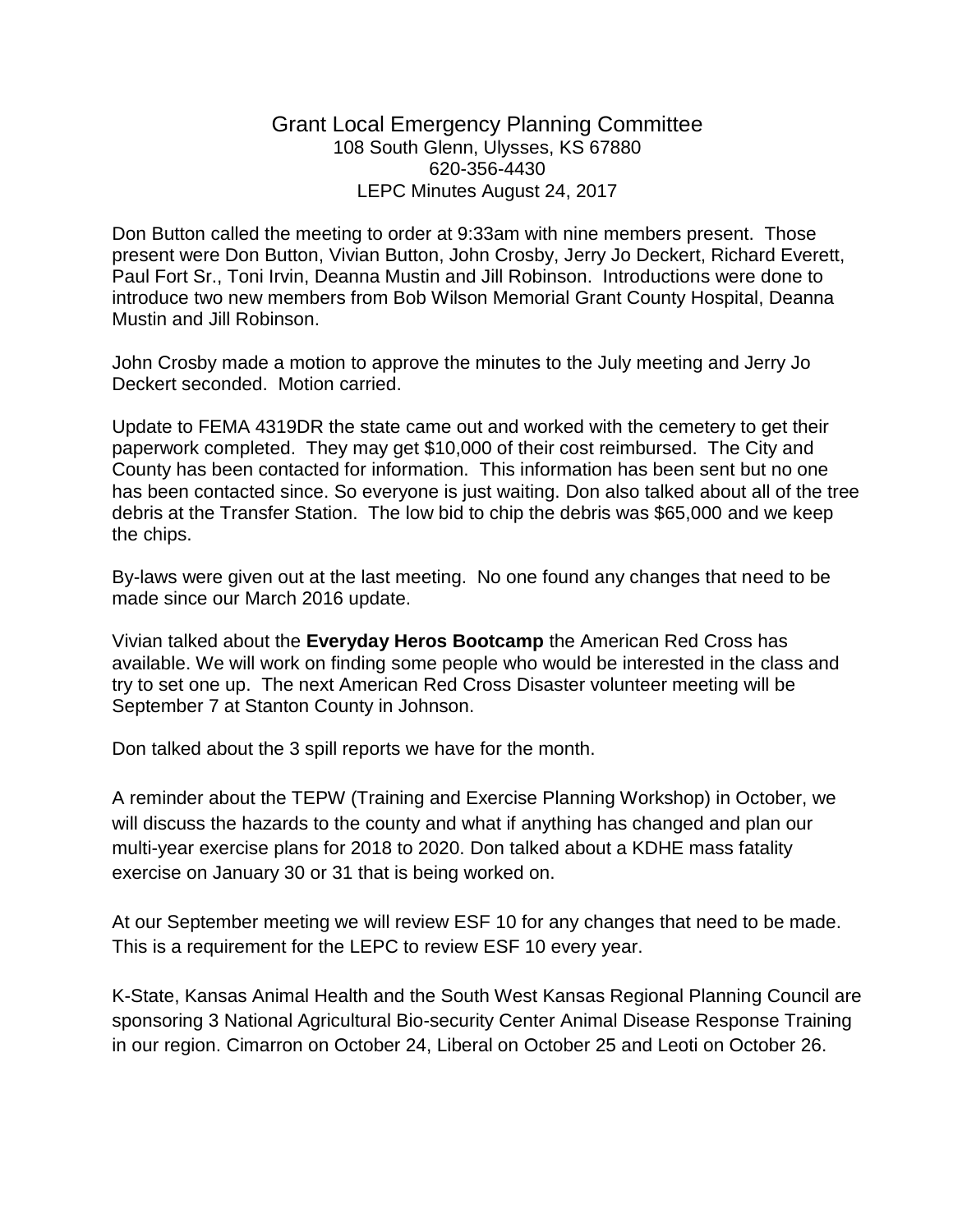KEMA (Kansas Emergency Management Association) Conference is September 12-15. Pre-Conference training on the 12<sup>th</sup> will be Mass Care Basics for EMs and E.M.101.

CRMCS Comprehensive Resource Management and Credentialing System Workshop will be September 7 in Ulysses at the Pioneer Communications building at 9:00am. This is the data base for personnel and equipment and also makes our ID cards.

The County still needs to be NIMS (National Incident Management System) compliant. If requested, Don could conduct classroom training for IS 700, IS 100, and IS 200. The people attending the class will still have to get on line and complete the test to get a certificate.

Don gave out information on "**Personal Protective Equipment and Decon for First Responders against Exposure Hazards to Synthetic Opioids including Fentanyl and Fentanyl Analogues**" .

Some of the upcoming training in the state are:

**a.** ICS 400 Hutchinson Aug 30-31, Andover Sept 20-21, Olathe October 3-4, Lenexa October 12-13 or In Saline Co October 26-27

**b.** G 300 Intermediate ICS, Topeka August 28-29, Saline County October 24-25

**c.** KS132 Exercise Design course for Discussion based exercises-Topeka Oct 3-5

**d.** Auxiliary Communications Sept 9-10 Eldorado

**e.** Communications unit technician Sept 11-15 Wichita

**f.** Incident Communications Center Manager (INCM) Training Course Sept 26-28 Topeka

Vivian talked about a fire hydrant map she has been working on.

Richard Everett stated the health departments he represents are going to put their COOP plans and all other plans after reviewing into the Kansasplanner.com data base. He said Dr. Charles Green will be the  $26<sup>th</sup>$  district Coroner. He is out of Topeka. Richard sent him copies of the Mass Fatality Plan and other documents for him to review. He also said the 25<sup>th</sup> district coroner is getting ready to retire. John Ralston, Seward County EMS Director is the Deputy Coroner for Seward County. On October 5<sup>th</sup> Stanton County will host a Regional Health Department Full Scale Point Of Distribution Flu Clinic, hospital surge and Emergency Operations Center Exercise.

Toni Irvin said the Health Department should start giving flu shots the end of September.

Deanna Mustin was asked about doctors at the hospital. She said Dr. Rosin is there 4 days a week. Dr. Johnson is still there and taking OB call. They have two new ARPNs and Dr. Pamela Stewart. The Rural Emergency Medical Providers are working in the afterhours clinic and the Emergency Room